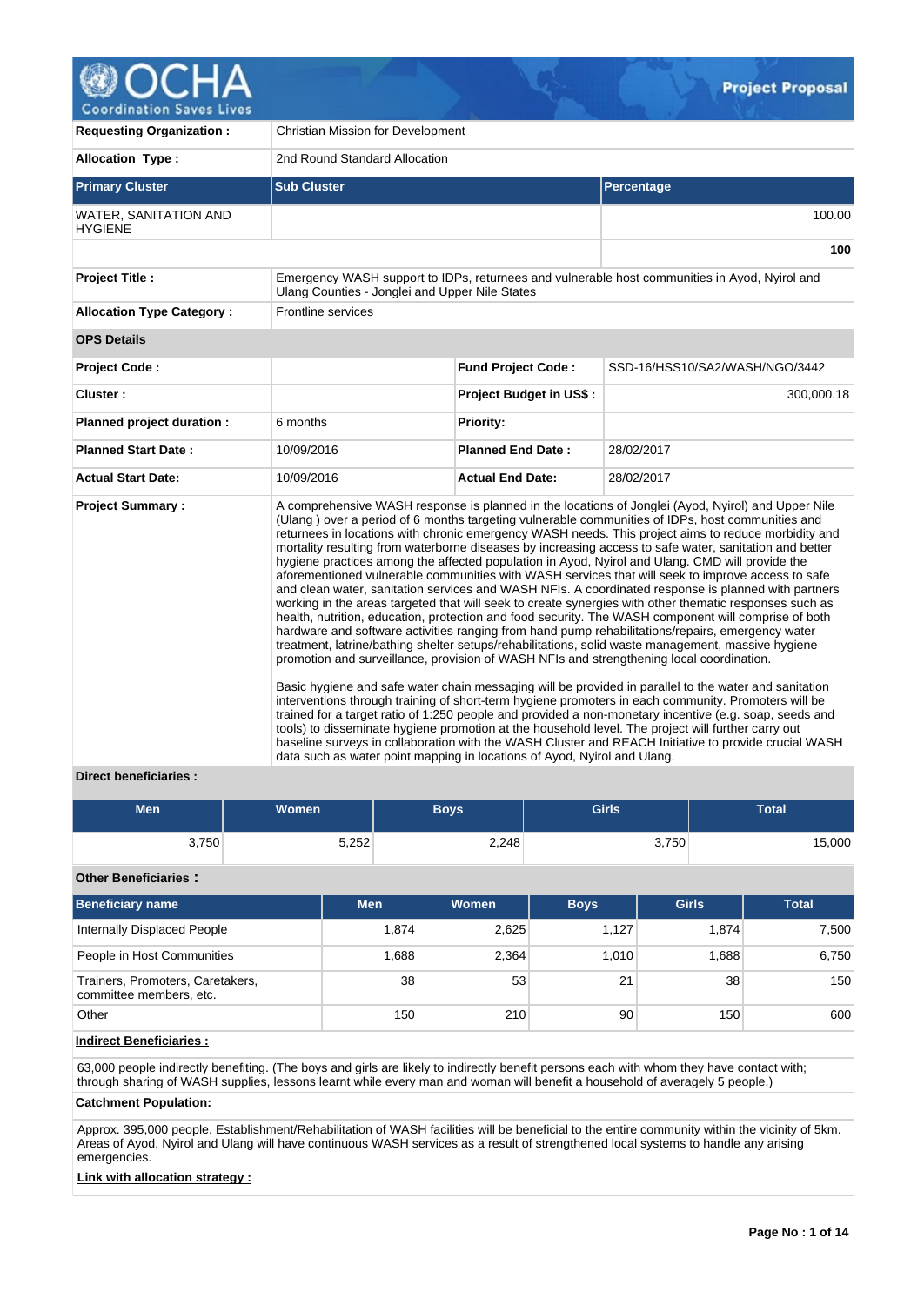The project will address critical WASH needs in the locations targeted aimed at saving lives and alleviating suffering, through safe access to services with dignity. Inter - agency collaboration will ensure sustainable solutions are provided, making communities more prepared to cope with significant threats. The areas targeted are experiencing chronic emergency needs due to conflict, economic decline, multiple displacements, erratic weather patterns that tend to undermine community coping strengths. The project aims at addressing life threatening needs of the most vulnerable, especially women and children, through provision of WASH services.

# **Sub-Grants to Implementing Partners :**

| <b>Partner Name</b>                                   | <b>Partner Type</b> |  | <b>Budget in US\$</b>       |          |  |  |  |  |
|-------------------------------------------------------|---------------------|--|-----------------------------|----------|--|--|--|--|
|                                                       |                     |  |                             |          |  |  |  |  |
| Other funding secured for the same project (to date): |                     |  |                             |          |  |  |  |  |
| <b>Other Funding Source</b>                           |                     |  | <b>Other Funding Amount</b> |          |  |  |  |  |
| In - Kind contributions from affiliate churches       |                     |  |                             | 5,200.00 |  |  |  |  |
|                                                       |                     |  |                             | 5.200.00 |  |  |  |  |

#### **Organization focal point :**

| <b>Name</b>         | <b>Title</b>                                 | Email                      | <b>IPhone</b>   |
|---------------------|----------------------------------------------|----------------------------|-----------------|
| Daniel Kusemererwa  | Programs Coordinator                         | programs@cmdsouthsudan.org | +211 927190134  |
| Rt. Rev. Thomas Tut | Executive Director                           | ed@cmdsouthsudan.org       | +211 955 432664 |
| Edwin Marita        | Monitoring and<br><b>Evaluations Officer</b> | cmdsouthsudan@gmail.com    | +211 915175002  |
|                     |                                              |                            |                 |

#### **BACKGROUND**

#### **1. Humanitarian context analysis**

Jonglei and Upper Nile states face significant chronic humanitarian challenges as a result of conflict, with the counties of Ayod, Nyirol and Ulang having figures way off thresholds in the thematic areas of WASH, nutrition, health and food security. Rising food insecurity was mostly a result of the deepening economic crisis, insecurity, and depleted food stocks from insufficient household production. High levels of acute malnutrition were driven not only by high food insecurity but also sub-optimal child feeding practices and poor water, sanitation and hygiene. 151,597 people are currently displaced in Ayod alone, with 69,802 and 12,192 in Nyirol and Ulang respectively. (IOM – DTM. Aug, 2016) Recent assessments have identified significant WASH needs alongside high rates of malnutrition throughout these locations. Although food security presents a primary concern for the affected population, access to safe drinking water is insufficient resulting in many people collecting water from open surface sources such as swamps. In addition, dire economic hardships in areas deemed anti government meant cut off of basic commodity chains, resulting in lack of much needed WASH NFIs such as soap and purification tablets. The affected populations lack appropriate water containers which limit the volumes that can be collected at a given time, thus increasing the number of trips for collection and elevating risk to those collecting the water (generally women and girls). Lack of containers also results in unsafe water storage, disrupting the safe water chain. Areas along the eastern flood plains and Sobat face significant and life threatening challenges as a result of seasonal erratic patterns that result in flooding; which undermine community efforts to attain acceptable WASH standards. Flooding renders WASH facilities unusable, requiring rehabilitation once the water levels subsidise.

#### **2. Needs assessment**

In Ayod, Nyirol and Ulang, many IDP populations remain in remote rural locations, and as the conflict became protracted, host communities have remain vulnerable with limited coping abilities to withstand the shocks. The lack of safe drinking water, inadequate excreta disposal and poor hygiene practices leave a large portion of multiply displaced populations at persistent risk of preventable water-related diseases. There is an increased risk of a potential outbreak of cholera in communities settled along the Nile in which Ayod and Ulang lie. Existing WASH infrastructure do not have the capacity to provide adequate WASH services. Inadequate WASH services contribute not only to disease outbreak, but also to increased malnutrition. Lack of improved sanitation and limited knowledge of hygiene practices to caretaker mothers contributes to stunting of children, with long-term, and frequently permanent, which affects children's long-term cognitive development. Semi-permanent systems will be employed to ensure durable interventions and adequate WASH provision through the rainy season.

Beneficiary numbers have been developed based on local catchment areas population figures using data from OCHA, IOM and other partners. Institutional enrolment figures have been included for facilities with in the vicinity of establishments such as schools, Health and Nutrition centres.

#### **3. Description Of Beneficiaries**

CMD targets 15,000 people under this project, 60% of these are female by providing lifesaving WASH services to affected populations in high priority counties of Ayod, and Nyirol (Jonglei) and Ulang (Upper Nile). Given that host community members' quality of life diminishes significantly as they accommodate and share resources with IDPs, of the total number of targeted beneficiaries 6,750 will be from host communities and 7,500 IDPs. An estimated 5,250 women, 3,751 men, 3,751 girls and 2,248 boys will directly benefit from this project. 50% of the people targeted are IDPs, 45% host communities under stress. Other groups include returnees and people with special needs. Majority of the IDP populations targeted are multiply displaced. Water supply will mainly focus on meeting hygienic and personal needs, however reservoirs can be established at water end points to trap spillages for livestock consumption. Hygiene promotion will target mostly females; mainly to be done in an out of camp setting. Beneficiary selections have been done with participation of the local communities; data is mainly from assessments both inter agency and in house. IPC Data, IRNAs, IOM DTM Data, RRT/RRM reports, Sit. Reps, WFP Village Assessments have all played a contributory role in identifying the most vulnerable populations. The project will seek to establish resilient solutions that are community driven and invented.

#### **4. Grant Request Justification**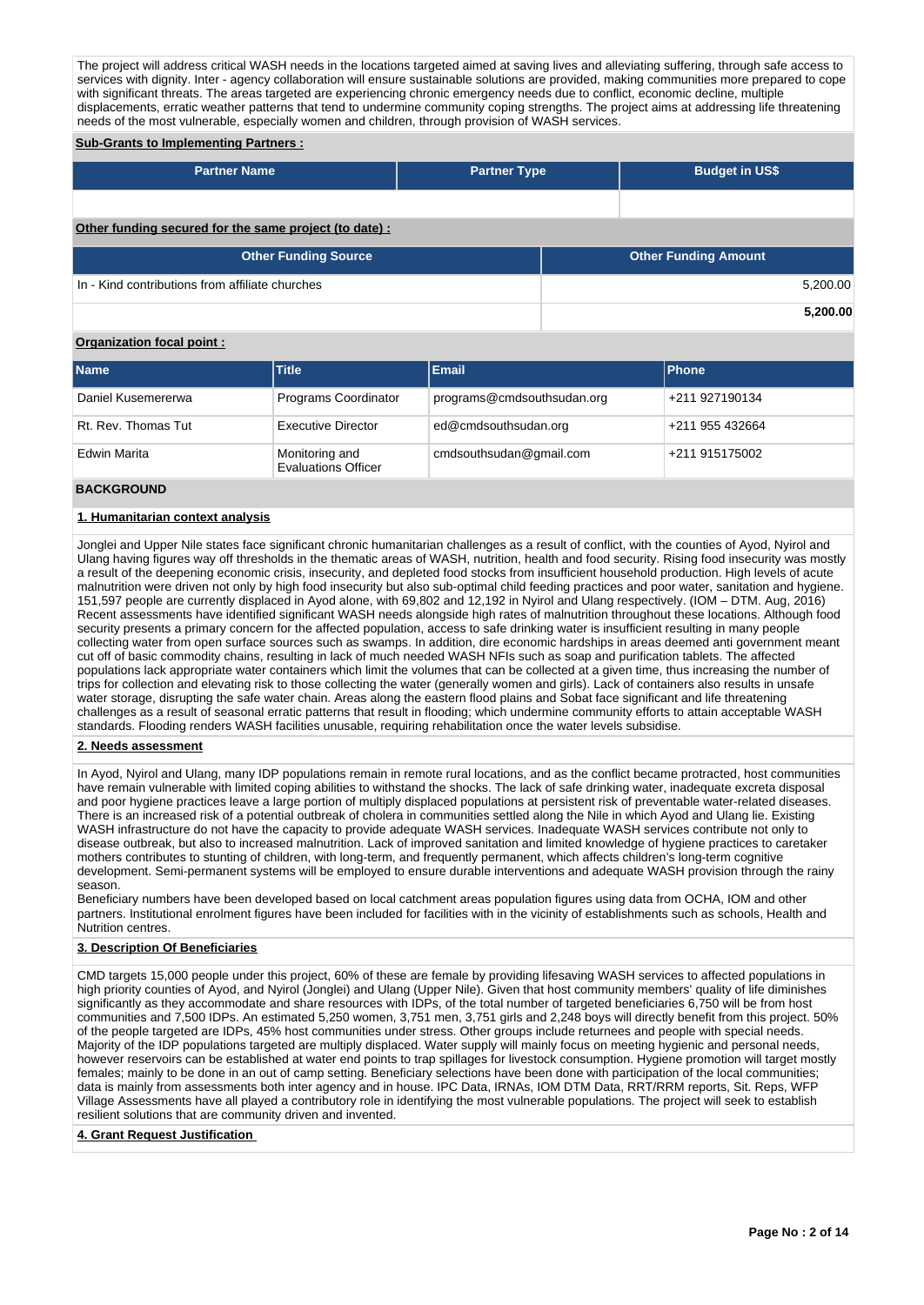A lack of funding from the start of the year for these locations has undermined previous gains in WASH standards. Many remote communities remain without clean drinking water sources, especially in areas where IDP numbers have grown. As IDP numbers rise, host community members are being negatively affected and are spending more time collecting water; many community members have resorted to unclean river water instead. Hand pumps frequently break from overuse and without trained mechanics or access to spare parts to repair the boreholes they fall into disrepair and became non-usable. As such, trained WMCs and hand-pump technicians are critically needed to protect and properly maintain new water sources. Furthermore, as more people use what few boreholes are available, borehole capacity of servicing 500 persons is quickly exhausted. In the locations of Ayod, Nyirol and Ulang hygiene practices remain poor with as few as 15% of the population in some of the target communities were able to demonstrate good hand washing knowledge, leading to poor sanitary practice before food preparation and feeding children and resulting in higher risk of water-borne and water-related diseases. This is even particularly disconcerting given the high proxy GAM rate in the region, feeding into a perpetual cycle of poor overall health. 43% of households indicated that their children under 5 had experienced diarrhea in the past two weeks. (RMF, 2016) There's a general lack of WASH NFIs with the the jerry cans and buckets that are being used to collect and store water often unclean and low levels of proper hand washing knowledge and practices are compounded by lack of soap in the target communities. Further, many women and girls are not properly equipped with resources to appropriately manage menstruation effectively. The project will seek to carry out refresher trainings for beneficiary groups, who will be drawn from both the IDP and host communities to form 30 new WMCs (5 members each, for a total of 150 members). To ensure sustainability of the water sources, two hand-pump mechanics per borehole will also be refreshed in proper maintenance and repair. CMD's target is to have an equal number of men and women on the committees as much as is practically possible, taking into account the cultural context within the communities. WMCs will be provided with watering cans for communal use to improve crop conditions and thereby nutritional status of conflict-affected households. Vulnerable community members in particular will be targeted to benefit from this initiative. CMD will conduct a minimum of 6 mass health and hygiene promotion campaigns in communities around the boreholes to encourage positive behavior change in hygiene and sanitation practices in order to reduce instances of diarrheal and water-borne diseases. As part of the mass campaigns community members will be mobilized to dig a total of 12 waste burial pits to improve overall sanitation levels in the target areas. It is anticipated that the hygiene promotion campaigns will improve hygiene practices by increasing community members' knowledge of how to avoid infections caused by poor sanitation practices and exacerbated by poor nutrition. The campaigns and follow-up visits will focus primarily on women as the principle household caretakers.

#### **5. Complementarity**

Despite a lack of adequate funding in the first half of the year, CMD has remained a major player in the WASH sector in Upper Nile and Jonglei, and has been working amongst vulnerable people offering emergency life saving services. The project will seek to leverage on previous gains in these areas, with a likelihood of semi permanent upgrades of WASH facilities such as latrines from typical emergency structures. Upgrade of WASH infrastructure within target locations will support previous provisions of WASH services in an efficient and effective manner, meeting global Sphere standards. CMD will continue to expand into remote, rural locations to reach populations in need. Disease outbreak will be addressed through preparedness, and emergency WASH services upon outbreak. Lessons learned from previous interventions will continue to be documented, and used for more effective responses. In collaboration with health and Nutrition actors such as COSV, RMF, UNICEF, MSF and GOAL, populations affected with malnutrition will be targeted with improved WASH services, to ensure transmission of water-related disease is reduced and is not an aggravating factor to malnutrition.

#### **LOGICAL FRAMEWORK**

#### **Overall project objective**

The main objective of the 6 month project is to reduce occurrence of disease and death amongst vulnerable populations due to WASH related diseases by;

• providing timely access to safe and sufficient quantities of water for drinking, domestic use and hygiene purposes meeting SPHERE standards.

• providing access to appropriate and inclusive sanitation and hygiene facilities and services to vulnerable populations in Jonglei and Upper Nile States.

• Fostering behavioral change amongst vulnerable populations to mitigate WASH related disease and practice good hygiene.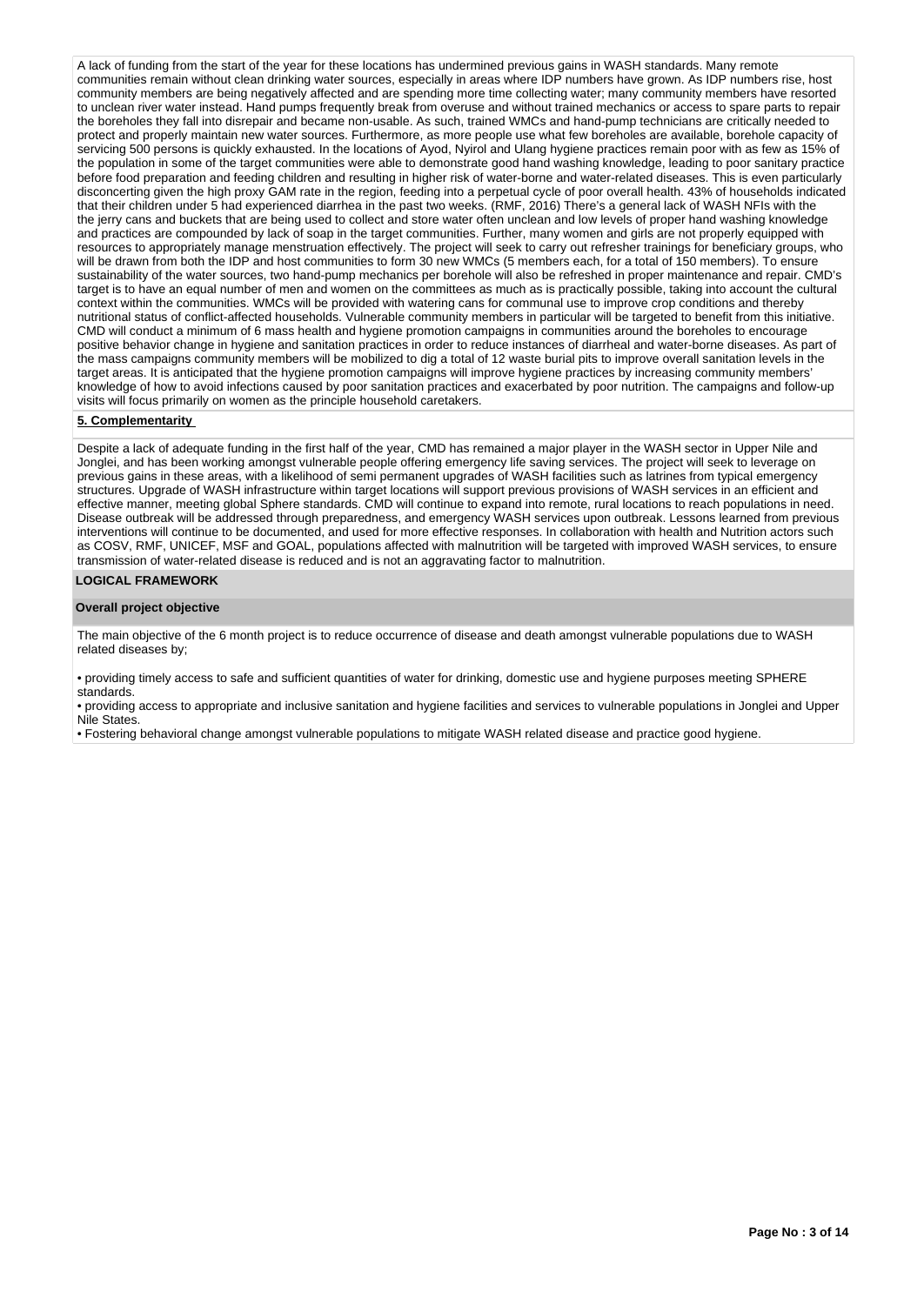| <b>WATER, SANITATION AND HYGIENE</b>                                                                                                                |                                                                                                                   |                                 |  |  |  |  |  |  |
|-----------------------------------------------------------------------------------------------------------------------------------------------------|-------------------------------------------------------------------------------------------------------------------|---------------------------------|--|--|--|--|--|--|
| <b>Cluster objectives</b>                                                                                                                           | <b>Strategic Response Plan (SRP) objectives</b>                                                                   | <b>Percentage of activities</b> |  |  |  |  |  |  |
| CO1: Affected populations have timely<br>access to safe and sufficient quantity of<br>water for drinking, domestic use and hygiene<br>(SPHERE)      | HRP 2016 SO1: Save lives and alleviate<br>suffering through safe access to services and<br>resources with dignity | 40                              |  |  |  |  |  |  |
| CO2: Affected populations are enabled to<br>practice safe excreta disposal with dignity in<br>a secure environment                                  | HRP 2016 SO1: Save lives and alleviate<br>suffering through safe access to services and<br>resources with dignity | 40                              |  |  |  |  |  |  |
| CO3: Affected populations have knowledge<br>and appropriate behaviors to prevent and<br>mitigate WASH related diseases and practice<br>good hygiene | HRP 2016 SO2: Ensure communities are<br>protected, capable and prepared to cope with<br>significant threats       | 20                              |  |  |  |  |  |  |

**Contribution to Cluster/Sector Objectives :** This project targets to help meet the set strategic objectives and guideline of saving lives and alleviating suffering through multi-sectorial approach in all aspects of community needs for WASH, including improving disaster response panning, protecting rights of the most vulnerable and improving self-reliance and coping capacities by protecting, restoring and promoting livelihoods. The project envisions engaging and consulting the community in planning WASH services to implement acceptable interventions that will be effective, long lasting and sustainable. The project will upgrade WASH infrastructure in the settlement camps to support the already established projects. Populations affected with malnutrition will be targeted with improved WASH services to reduce water contamination resulting to water-related disease, which is an aggravating factor to malnutrition. Through this intervention, the project will directly contribute to the achievement of WASH cluster specific objectives 1, 2 and 3 which include;

1. Providing timely access to safe and sufficient quantities of water for drinking, domestic use and hygiene purposes meeting SPHERE standards.

2. Providing access to appropriate and inclusive sanitation and hygiene facilities and services to vulnerable populations in Jonglei and Upper Nile States.

3. Fostering behavioral change among vulnerable populations to mitigate WAS related diseases and practice good hygiene.

#### **Outcome 1**

IDPS, vulnerable host communities and returnees have safe, sufficient, easily accessible quantities of water for drinking, cooking, personal and domestic use.

#### **Output 1.1**

#### **Description**

Water points established/upgraded/repaired/rehabilitated to provide clean, safe, adequate and sustainable water access and increase accessibility based on people per water point.

#### **Assumptions & Risks**

Accessibility of targeted locations, timely disbursement of project funds to facilitate the quick-start of the project activities, County Government providing adequate security in areas prone. The overall security status in country remains calm. Effectiveness of logistics between Juba and locations targeted by intervention. Airstrips always remains land-able to UNHAS flights to enable staff pay weekly/monthly visits to the project sites.

#### **Activities**

**Activity 1.1.1** 

Broken down hand pumps/boreholes rehabilitated in the target locations.(20 Hand pumps in Ayod, 16 in Nyirol and 8 in Ulang County) **Activity 1.1.2** 

Hand dug wells rehabilitated in areas with no boreholes and deemed feasible.(12 in Ayod; 14 in Nyirol and 10 in Ulang)

# **Indicators**

|                                                                                                                                     |                                                                                                                   |                                                                                          |            | <b>End cycle beneficiaries</b> |                   |      | End<br>cycle |  |  |
|-------------------------------------------------------------------------------------------------------------------------------------|-------------------------------------------------------------------------------------------------------------------|------------------------------------------------------------------------------------------|------------|--------------------------------|-------------------|------|--------------|--|--|
| Code                                                                                                                                | <b>Cluster</b>                                                                                                    | <b>Indicator</b>                                                                         | <b>Men</b> | Women                          | <b>Boys Girls</b> |      | Target       |  |  |
| Indicator 1.1.1                                                                                                                     | <b>WATER, SANITATION</b><br>AND HYGIENE                                                                           | Frontline # of water points/boreholes rehabilitated                                      |            |                                |                   |      | 80           |  |  |
| Means of Verification: Borehole GPS Data; Log Sheets; Photographic and Video proof; Beneficiary feedback forms; Assessment reports. |                                                                                                                   |                                                                                          |            |                                |                   |      |              |  |  |
| Indicator 1.1.2                                                                                                                     | <b>WATER, SANITATION</b><br>AND HYGIENE                                                                           | Frontline # Number of emergency affected people<br>with access to improved water sources | 1.500      | 2.100                          | 900               | 1.50 | 6.000        |  |  |
|                                                                                                                                     | Means of Verification : Log Sheets; Photographic and Video proof; Beneficiary feedback forms; Assessment reports. |                                                                                          |            |                                |                   |      |              |  |  |

# **Output 1.2**

#### **Description**

Households supplied with WASH NFIs including buckets, Purification tablets, filter clothsetc

#### **Assumptions & Risks**

Accessibility of targeted locations, timely disbursement of project funds to facilitate the quick-start of the project activities, County Government providing adequate security in areas prone. The overall security status in country remains calm. Effectiveness of logistics between Juba and locations targeted by intervention. Airstrips always remains land-able to UNHAS flights to enable staff pay weekly/monthly visits to the project sites

# **Activities**

#### **Activity 1.2.1**

WASH NFIs distributed to vulnerable communities in target locations. (750 Standard Pipeline WASH NFI Kits)

#### **Indicators**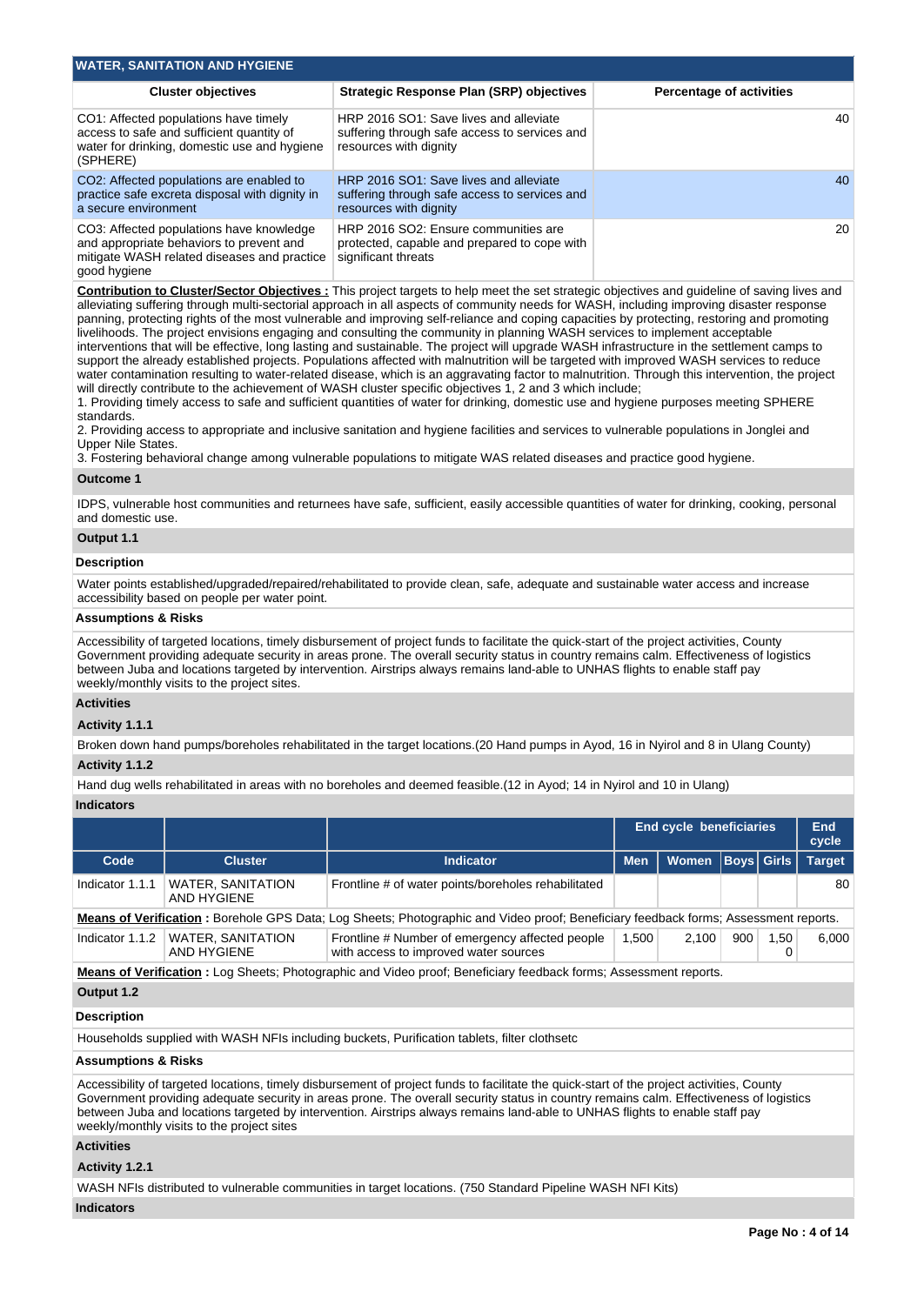| <b>Target</b><br>4,398                                                                                                                                                                                                                                                                                                                                                                                                                                                                                                                                                               |  |  |  |  |  |  |  |  |
|--------------------------------------------------------------------------------------------------------------------------------------------------------------------------------------------------------------------------------------------------------------------------------------------------------------------------------------------------------------------------------------------------------------------------------------------------------------------------------------------------------------------------------------------------------------------------------------|--|--|--|--|--|--|--|--|
|                                                                                                                                                                                                                                                                                                                                                                                                                                                                                                                                                                                      |  |  |  |  |  |  |  |  |
|                                                                                                                                                                                                                                                                                                                                                                                                                                                                                                                                                                                      |  |  |  |  |  |  |  |  |
|                                                                                                                                                                                                                                                                                                                                                                                                                                                                                                                                                                                      |  |  |  |  |  |  |  |  |
| 750                                                                                                                                                                                                                                                                                                                                                                                                                                                                                                                                                                                  |  |  |  |  |  |  |  |  |
|                                                                                                                                                                                                                                                                                                                                                                                                                                                                                                                                                                                      |  |  |  |  |  |  |  |  |
|                                                                                                                                                                                                                                                                                                                                                                                                                                                                                                                                                                                      |  |  |  |  |  |  |  |  |
| IDPs, returnees and vulnerable host communities provided with improved access to safe, sanitary, and hygienic living environment through                                                                                                                                                                                                                                                                                                                                                                                                                                             |  |  |  |  |  |  |  |  |
| Output 2.1                                                                                                                                                                                                                                                                                                                                                                                                                                                                                                                                                                           |  |  |  |  |  |  |  |  |
|                                                                                                                                                                                                                                                                                                                                                                                                                                                                                                                                                                                      |  |  |  |  |  |  |  |  |
|                                                                                                                                                                                                                                                                                                                                                                                                                                                                                                                                                                                      |  |  |  |  |  |  |  |  |
|                                                                                                                                                                                                                                                                                                                                                                                                                                                                                                                                                                                      |  |  |  |  |  |  |  |  |
| Government providing adequate security in areas prone. The overall security status in country remains calm. Effectiveness of logistics                                                                                                                                                                                                                                                                                                                                                                                                                                               |  |  |  |  |  |  |  |  |
|                                                                                                                                                                                                                                                                                                                                                                                                                                                                                                                                                                                      |  |  |  |  |  |  |  |  |
|                                                                                                                                                                                                                                                                                                                                                                                                                                                                                                                                                                                      |  |  |  |  |  |  |  |  |
| Setup/rehabilitation of emergency safe, gender appropriate latrines in areas in Ayod, Nyirol and Ulang (Set up - 15 in Ayod; 10 in Ayod; 5 in                                                                                                                                                                                                                                                                                                                                                                                                                                        |  |  |  |  |  |  |  |  |
|                                                                                                                                                                                                                                                                                                                                                                                                                                                                                                                                                                                      |  |  |  |  |  |  |  |  |
|                                                                                                                                                                                                                                                                                                                                                                                                                                                                                                                                                                                      |  |  |  |  |  |  |  |  |
|                                                                                                                                                                                                                                                                                                                                                                                                                                                                                                                                                                                      |  |  |  |  |  |  |  |  |
| Solid waste disposal points setup/established/repaired in the areas targeted. Set up - 20 in Nyirol and 20 in Ulang; Rehabs - 10 in Ayod; 10                                                                                                                                                                                                                                                                                                                                                                                                                                         |  |  |  |  |  |  |  |  |
|                                                                                                                                                                                                                                                                                                                                                                                                                                                                                                                                                                                      |  |  |  |  |  |  |  |  |
| <b>End</b><br>cycle                                                                                                                                                                                                                                                                                                                                                                                                                                                                                                                                                                  |  |  |  |  |  |  |  |  |
| <b>Target</b>                                                                                                                                                                                                                                                                                                                                                                                                                                                                                                                                                                        |  |  |  |  |  |  |  |  |
| 30                                                                                                                                                                                                                                                                                                                                                                                                                                                                                                                                                                                   |  |  |  |  |  |  |  |  |
| Means of Verification: Direct observations by actors, stakeholders and beneficiaries on usage. • Progressive and activity reports by CMD<br>. PHCC Health Data and statistics of water related/diarrhea disease prevalence in the target areas. . House to house randomized visits to                                                                                                                                                                                                                                                                                                |  |  |  |  |  |  |  |  |
| 30                                                                                                                                                                                                                                                                                                                                                                                                                                                                                                                                                                                   |  |  |  |  |  |  |  |  |
| <b>AND HYGIENE</b><br>Means of Verification: Direct observations by actors, stakeholders and beneficiaries on usage. • Progressive and activity reports by CMD<br>and other WASH partners operating in the county.<br>. Photographic evidence of of usage distribution activities within the county.<br>· Beneficiary enumeration, registration and distribution forms.<br>. PHCC Health Data and statistics of water related/diarrhea disease prevalence in the target areas. . House to house randomized visits to<br>ascertain usage.                                             |  |  |  |  |  |  |  |  |
| 4,398                                                                                                                                                                                                                                                                                                                                                                                                                                                                                                                                                                                |  |  |  |  |  |  |  |  |
| Means of Verification: Direct observations by actors, stakeholders and beneficiaries on usage. • Progressive and activity reports by CMD<br>. PHCC Health Data and statistics of water related/diarrhea disease prevalence in the target areas. . House to house randomized visits to<br>60<br>Means of Verification: Direct observations by actors, stakeholders and beneficiaries on usage. . Progressive and activity reports by CMD<br>• PHCC Health Data and statistics of water related/diarrhea disease prevalence in the target areas. • House to house randomized visits to |  |  |  |  |  |  |  |  |
|                                                                                                                                                                                                                                                                                                                                                                                                                                                                                                                                                                                      |  |  |  |  |  |  |  |  |

| Inr.<br>are.<br>$\sim$ | <b>TION</b><br><b>MATER</b><br>√∆NII'<br>'NF | : disposal<br>Number<br>demer<br>.<br>∟lished/rehabilitate\<br>۹tı |  |  | $\sim$<br>οU |
|------------------------|----------------------------------------------|--------------------------------------------------------------------|--|--|--------------|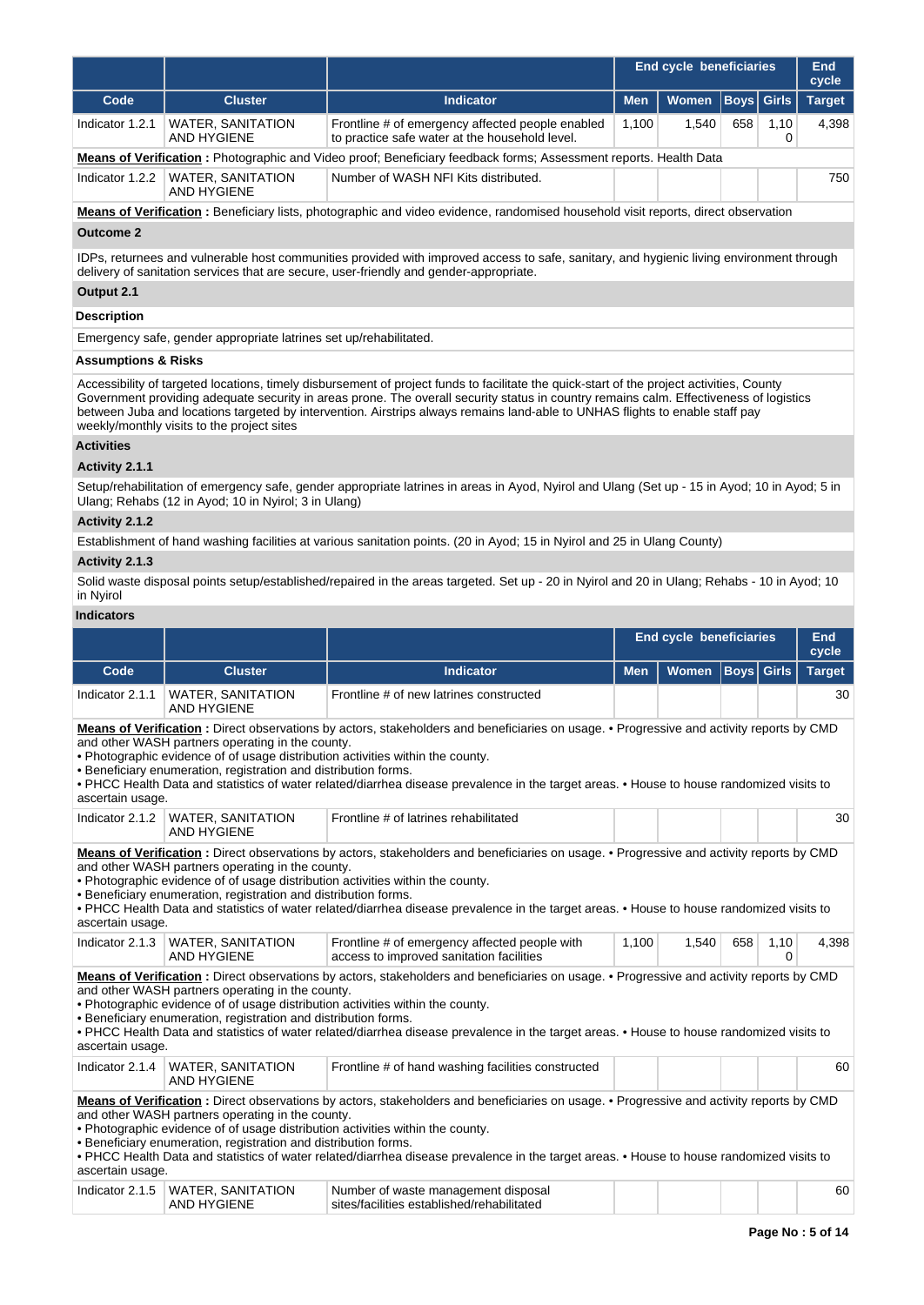**Means of Verification :** Direct observations by actors, stakeholders and beneficiaries on usage. • Progressive and activity reports by CMD and other WASH partners operating in the county.

• Photographic evidence of of usage distribution activities within the county.

• Beneficiary enumeration, registration and distribution forms.

• PHCC Health Data and statistics of water related/diarrhea disease prevalence in the target areas. • House to house randomized visits to ascertain usage.

|                                                                                                   | Indicator 2.1.6 I WATER, SANITATION<br>AND HYGIENE | Number of people served by solid waste<br>management |  |  |  |  | 9.000 |
|---------------------------------------------------------------------------------------------------|----------------------------------------------------|------------------------------------------------------|--|--|--|--|-------|
| Means of Verification: House to house visits; assessment reports; photographic and video reports. |                                                    |                                                      |  |  |  |  |       |

## **Outcome 3**

Communities and populations have reduced risk of WASH-related diseases, or negative impacts on nutritional status, through access to improved hygienic practices as a result of hygiene promotion activities and improved coordination.

# **Output 3.1 Description**

Hygiene promotion messages, sanitation and hygiene initiatives, campaigns organized at county, payam, boma and village level.

#### **Assumptions & Risks**

Community takes over project ownership and willing to implement project recommendations; Accessibility of targeted locations, timely disbursement of project funds to facilitate the quick-start of the project activities, County Government providing adequate security in areas prone. The overall security status in country remains calm. Effectiveness of logistics between Juba and locations targeted by intervention. Airstrips always remains land-able to UNHAS flights to enable staff pay weekly/monthly visits to the project sites

### **Activities**

### **Activity 3.1.1**

Training of both male and female community groups in emergency designed hygiene promotion activities.(150 hygiene promoters; 70 in Ayod, 40 in Nyirol and 30 in Ulang)

## **Activity 3.1.2**

Hygiene promotion activities at both community and institutional level organised.(2 in Ayod, 2 in Nyirol and 2 in Ulang)

# **Activity 3.1.3**

9,000 emergency affected women provided with MHM Kits. (4,000 in Ayod, 3,000 in Nyirol and 2,000 in Ulang)

#### **Activity 3.1.4**

Monitoring and Evaluation of project activities and results against plan carried out by CMD M and E team in consultation with cluster and TS

|                                        |                                                           |                                                                                                                                    | <b>End cycle beneficiaries</b> |              |                   | <b>End</b><br>cycle |               |
|----------------------------------------|-----------------------------------------------------------|------------------------------------------------------------------------------------------------------------------------------------|--------------------------------|--------------|-------------------|---------------------|---------------|
| Code                                   | <b>Cluster</b>                                            | <b>Indicator</b>                                                                                                                   | <b>Men</b>                     | <b>Women</b> | <b>Boys</b> Girls |                     | <b>Target</b> |
| Indicator 3.1.1                        | <b>WATER, SANITATION</b><br>AND HYGIENE                   | Frontline # of emergency affected people<br>equipped to practice good hygiene behaviors<br>through participatory hygiene promotion | 3,751                          | 5,252        | 2,24<br>6         | 3,75                | 15,000        |
|                                        |                                                           | <b>Means of Verification:</b> PHCC/PHCU data; Assessment reports; Beneficiary feedback forms.                                      |                                |              |                   |                     |               |
| Indicator 3.1.2                        | <b>WATER, SANITATION</b><br>AND HYGIENE                   | Frontline # of emergency affected women & girls<br>enabled to practice safe, dignified menstrual<br>hygiene management.            | 0                              | 5,250        | $\mathbf 0$       | 3,75<br>0           | 9,000         |
|                                        |                                                           | <b>Means of Verification</b> : Focus group reports, house to house assessment data                                                 |                                |              |                   |                     |               |
|                                        | Indicator 3.1.3   WATER, SANITATION<br><b>AND HYGIENE</b> | Frontline # of community based hygiene<br>promoters trained                                                                        | 100                            | 50           |                   |                     | 150           |
|                                        |                                                           | <b>Means of Verification</b> : Photographic and video reports, assesment reports, Beneficiary log sheets.                          |                                |              |                   |                     |               |
| Indicator $3.1.4$                      | <b>WATER, SANITATION</b><br>AND HYGIENE                   | Number of hygiene promotion activities carries out<br>in the target locations                                                      |                                |              |                   |                     | 6             |
|                                        |                                                           | <b>Means of Verification</b> : Photographic and video reports, assessment reports, beneficiary log sheets.                         |                                |              |                   |                     |               |
| <b>Additional Targets:</b>             |                                                           |                                                                                                                                    |                                |              |                   |                     |               |
| <b>M&amp;R</b>                         |                                                           |                                                                                                                                    |                                |              |                   |                     |               |
| <b>Monitoring &amp; Reporting plan</b> |                                                           |                                                                                                                                    |                                |              |                   |                     |               |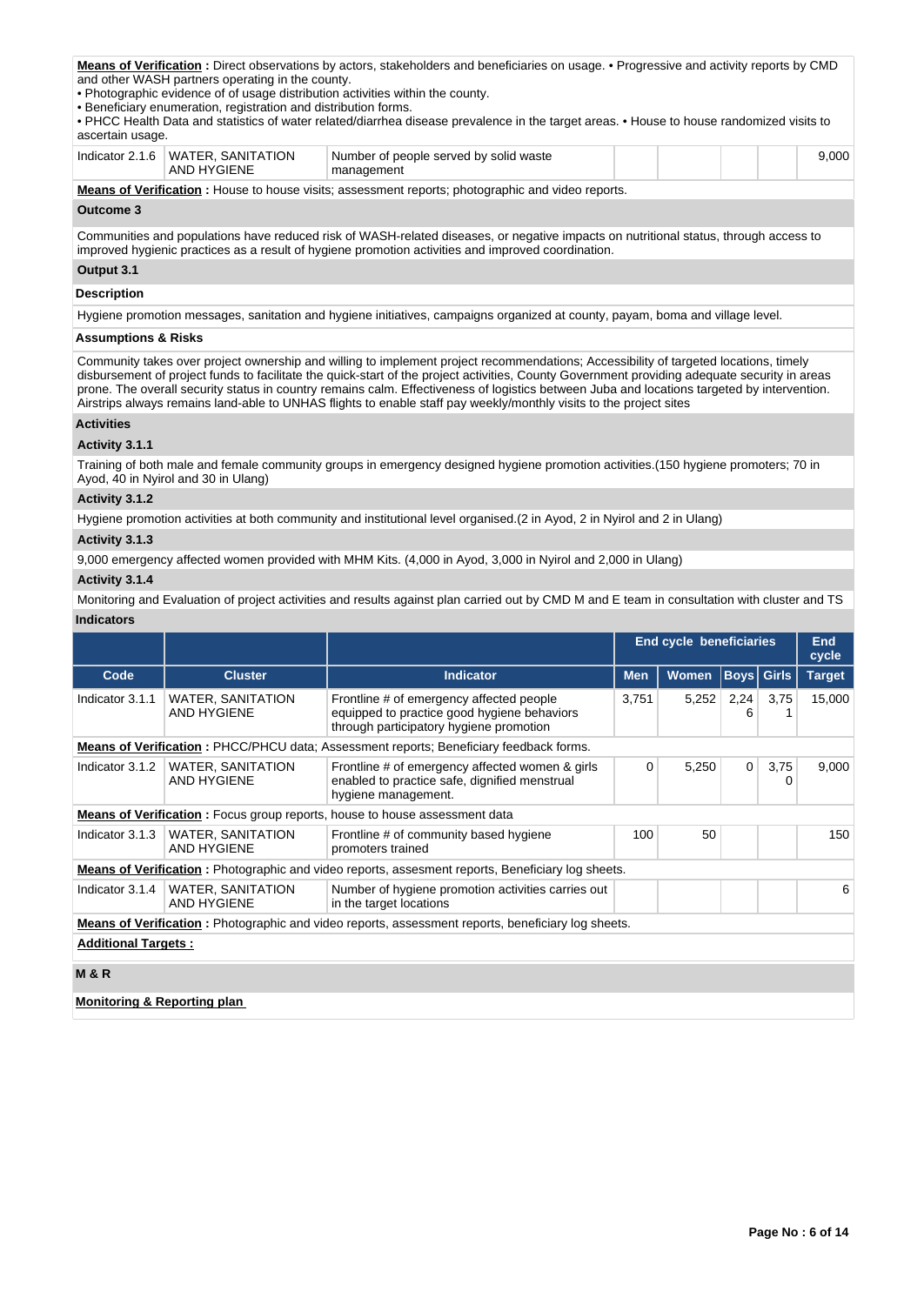CMD has developed a performance-monitoring plan for this project; and will work closely with the cluster M&E team, and the SSHF TS to ensure quality programming is effected. The performance-monitoring plan includes alignments to WASH Cluster M&E standards with standard Cluster tools including goals and objectives, questionnaires, data sheets and analysis mechanisms integrated. Standard Indicators will be used to measure progress at mid and final stages of the project.

The monitoring plan will be used to collect and analyze data for strengthening management of the project. At the field level, regular monitoring visits conducted by CMD Juba and state level based staff will use cluster-approved systems to measure progress against the work plan and towards achieving the desired results and project objectives. Data collected from field visits will be used to report to the cluster on a monthly basis, with additional narrative and financial reports provided to CHF as per contractual requirements. Cluster recommended reporting lines will be fully adhered to such as 5W matrices.

Community participation in project monitoring and evaluation will be done which will involve utilization of single sex focus groups, same age peer group discussions to obtain accurate feedback from beneficiaries as an accountability mechanisms aimed at implementing lessons learnt and avoid repetition of implementation short falls in coming/ongoing projects.

To further complement and strengthen the monitoring and evaluation of activities, CMD will conduct a mid-term review meeting with stakeholders, particularly those from the targeted community, but also including county-level authorities and other agencies operating in the area. The review will involve not only stakeholders related to the WASH component of the exercise, but also those related to Nutrition, Health, and protection to ensure that a comprehensive approach is maintained for addressing the needs of the most vulnerable. Lessons learnt from the project will be documented and shared with stakeholders to increase the impact of future interventions.

#### **Workplan**

| Activitydescription                                                                                                                                                       | Year | 1 | 2            | 3 | 5 |  | 8 | 9 |    |                   | 12           |
|---------------------------------------------------------------------------------------------------------------------------------------------------------------------------|------|---|--------------|---|---|--|---|---|----|-------------------|--------------|
| Activity 1.1.1: Broken down hand pumps/boreholes rehabilitated in the target<br>locations. (20 Hand pumps in Ayod, 16 in Nyirol and 8 in Ulang County)                    | 2016 |   |              |   |   |  |   |   |    | $x \mid x \mid x$ |              |
|                                                                                                                                                                           | 2017 | X |              |   |   |  |   |   |    |                   |              |
| Activity 1.1.2: Hand dug wells rehabilitated in areas with no boreholes and deemed<br>feasible. (12 in Ayod; 14 in Nyirol and 10 in Ulang)                                | 2016 |   |              |   |   |  |   |   |    | $\mathsf{x}$      | $\mathsf{X}$ |
|                                                                                                                                                                           | 2017 | X | $\mathsf{X}$ |   |   |  |   |   |    |                   |              |
| Activity 1.2.1: WASH NFIs distributed to vulnerable communities in target locations.<br>(750 Standard Pipeline WASH NFI Kits)                                             | 2016 |   |              |   |   |  |   |   | X. | $\times$          |              |
|                                                                                                                                                                           | 2017 | X |              |   |   |  |   |   |    |                   |              |
| Activity 2.1.1: Setup/rehabilitation of emergency safe, gender appropriate latrines<br>in areas in Ayod, Nyirol and Ulang (Set up - 15 in Ayod; 10 in Ayod; 5 in Ulang;   | 2016 |   |              |   |   |  |   |   | X  | <sup>X</sup>      |              |
| Rehabs (12 in Ayod; 10 in Nyirol; 3 in Ulang)                                                                                                                             | 2017 | X |              |   |   |  |   |   |    |                   |              |
| Activity 2.1.2: Establishment of hand washing facilities at various sanitation points.<br>(20 in Ayod; 15 in Nyirol and 25 in Ulang County)                               | 2016 |   |              |   |   |  |   |   | X. | ΙX.               |              |
|                                                                                                                                                                           | 2017 | X |              |   |   |  |   |   |    |                   |              |
| Activity 2.1.3: Solid waste disposal points setup/established/repaired in the areas<br>targeted. Set up - 20 in Nyirol and 20 in Ulang; Rehabs - 10 in Ayod; 10 in Nyirol | 2016 |   |              |   |   |  |   |   | X  | $\mathsf{\chi}$   |              |
|                                                                                                                                                                           | 2017 | X |              |   |   |  |   |   |    |                   |              |
| Activity 3.1.1: Training of both male and female community groups in emergency<br>designed hygiene promotion activities. (150 hygiene promoters; 70 in Ayod, 40 in        | 2016 |   |              |   |   |  |   | X |    | $\times$          |              |
| Nyirol and 30 in Ulang)                                                                                                                                                   | 2017 | X |              |   |   |  |   |   |    |                   |              |
| Activity 3.1.2: Hygiene promotion activities at both community and institutional level<br>organised.(2 in Ayod, 2 in Nyirol and 2 in Ulang)                               | 2016 |   |              |   |   |  |   | X |    | $\times$          |              |
|                                                                                                                                                                           | 2017 | X |              |   |   |  |   |   |    |                   |              |
| Activity 3.1.3: 9,000 emergency affected women provided with MHM Kits. (4,000 in<br>Ayod, 3,000 in Nyirol and 2,000 in Ulang)                                             | 2016 |   |              |   |   |  |   |   | X  |                   | X            |
| 2017                                                                                                                                                                      |      |   | X            |   |   |  |   |   |    |                   |              |
| Activity 3.1.4: Monitoring and Evaluation of project activities and results against<br>plan carried out by CMD M and E team in consultation with cluster and TS           | 2016 |   |              |   |   |  |   |   |    | $\times$          |              |
|                                                                                                                                                                           | 2017 |   | X            |   |   |  |   |   |    |                   |              |

# **OTHER INFO**

### **Accountability to Affected Populations**

We emphasise transparency in project implementation by directly involving the community in every stage of the project to ensure clear understanding of objectives of the project, expectations and stakeholders. CMD has incorporated the Commitments on Accountability to Affected Populations (CAAP) into all relevant statements, policies and operational guidelines including incorporating them in staff inductions. CMD ensures facilitation of the provision of feedback from affected people on the services. Suggestion boxes will be fixed at all CMD field offices to maximize on inputs from communities. Information will be available to local communities in local languages; Teams are recruited with attention to a balance of women and men, cultural diversity and age. Staff, volunteers and consultants, both national and international, are provided with adequate and timely inductions, briefings, and clear reporting lines that promote positive organisational behaviours and enable staff to understand their responsibilities, work objectives, organisational values, accountability commitments, key policies and local context. CMD works with partners and other stakeholders to ensure the needs of the most vulnerable are addressed.

#### **Implementation Plan**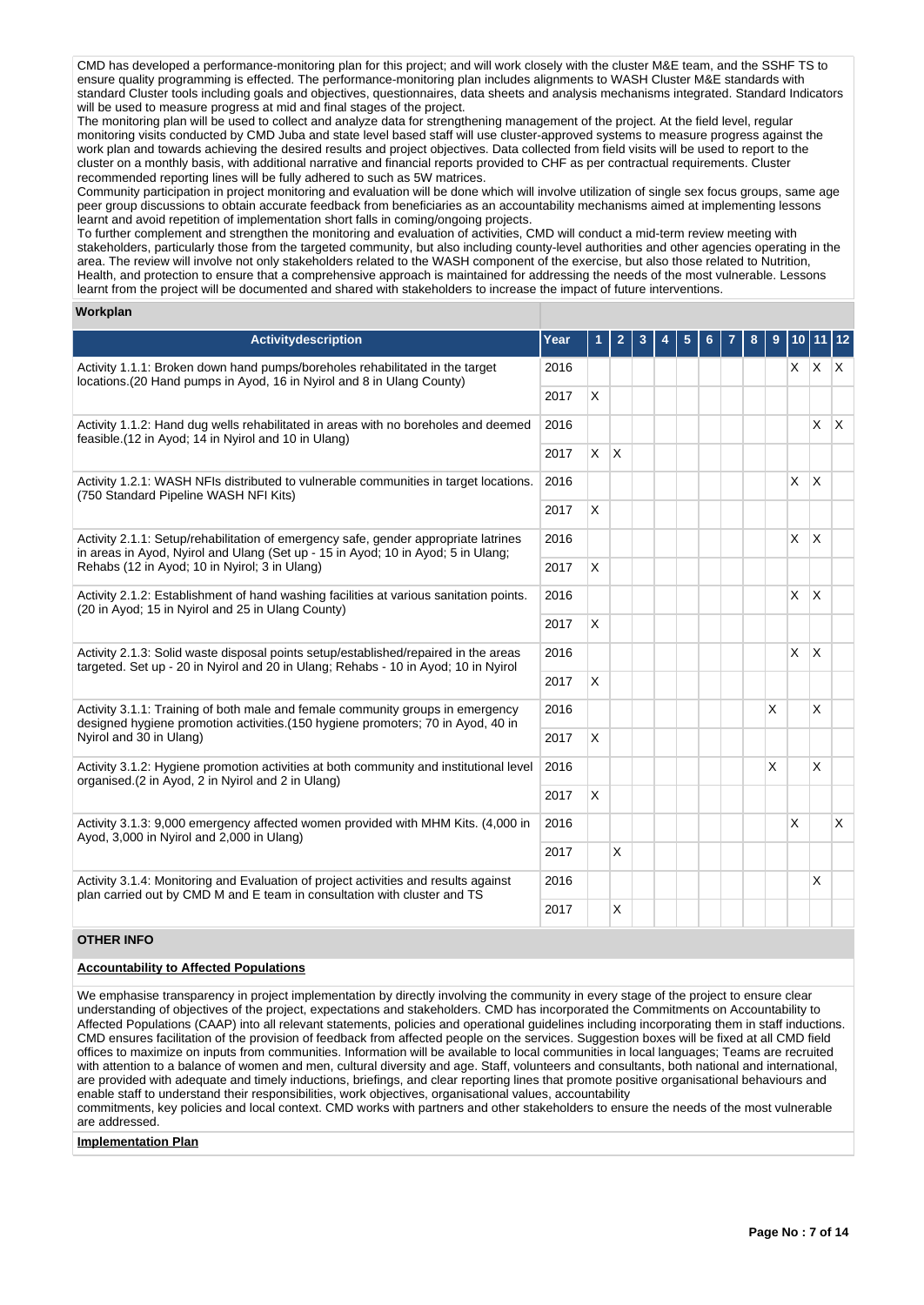Stakeholder project orientations are planned once agreements are signed, to map out expectations, timelines and lessons learnt. The project will be carried out through the direct engagement of key project staff, such as the State and Field Coordinators, WASH Officers, Field Officers and Community Mobilisers and yet will achieve this in collaboration with local authorities in Ayod, Nyirol and Ulang Counties. The project will commence immediately funds are availed to the organization accounts.

CMD will engage expertise from lead WASH agencies within the state. CMD's on ground presence in Ayod, Nyirol and Ulang is unaffected by the recent crisis due to the fact that 98% of our staff are indigenous staff from the areas of intervention. To ensure the maximum impact of the intervention, CMD will strengthen existing structures and on-going WASH activities. Project implementation will cut across other thematic areas such as Health and Nutrition with activities such as health and nutrition messaging incorporated into activities. CMD will implement each stage of the project in collaboration with these stakeholders and aim to include representatives from all stakeholders in training and capacity building components.

# **Coordination with other Organizations in project area**

| Name of the organization | Areas/activities of collaboration and rationale                                           |
|--------------------------|-------------------------------------------------------------------------------------------|
| COSV                     | Nutrition and Health surveillance Data to ascertain impact of WASH<br>activities.         |
| OXFAM IBIS               | Coordination in Nyirol county.                                                            |
| <b>GOAL</b>              | Nutrition and Health surveillance Data to ascertain impact of WASH<br>activities IN ULANG |

# **Environment Marker Of The Project**

A+: Neutral Impact on environment with mitigation or enhancement

#### **Gender Marker Of The Project**

2a-The project is designed to contribute significantly to gender equality

#### **Justify Chosen Gender Marker Code**

CMD mainstreams gender into WASH programming by assessing gender-specific needs and identifying appropriate responses to address the particular concerns of women, men, girls and boys during the assessment of WASH needs in the project locations. Sex and Age dissagregated data is recorded; An emphasis will be placed on female only focus group discussions to ascertain specific concerns of women and girls, who bear the primary responsibility for water provision within the household. The focus group discussions will aim to collect information about the perceived risks in accessing WASH services in order to identify solutions to mitigate these risks. Female community members will be sought out for behavior change communication, distribution and training on water filtration systems and sanitation sensitization. Inorder to incorporate the elderly into beneficiary numbers, CMD will work with local community leaders to identify this group, using IASC guidelines and manuals from partners such as HelpAge International. CMD will:

• Analyze and take into consideration-gendered division of tasks within households and communities and the different needs of women, men, girls and boys in water provision, sanitation and hygiene.

• Consult girls and women at all stages of the WASH project, particularly about the location and the design of water points, showers and toilets in order to reduce time spent waiting and collecting water and to mitigate incidences of violence. Ensure that evaluation and translation teams include female staff.

• Encourage an equal representation of women and men in the committees and in trainings so that all users have an equal mastery of WASH facilities. Involve boys and men in hygiene maintenance and in hygiene programs.

• Separate the blocks of latrines and showers respecting a ratio of six latrines and shower stalls for women to four for men; doors will be lockable from the inside; female and male facilities shall be indicated by a pictograms

• Respond to the specific hygiene needs of menstruating girls and women with the construction of special washing facilities and through provision of female hygiene kits

#### **Protection Mainstreaming**

Protection mainstreaming into the project has been integrated into the entire programmatic cycle from the needs assessment, to the implementation and subsequent winding up. Firstly the "Do No Harm" principle has been factored. From the initial stages of conceptualising a project, to hiring staff, acquiring materials, implementation, CMD will examine the potential negative and positive impact of programming decisions on the conflict context; while ensuring expectations are not overly raised and considering who conducts the project activities with ethnic safety in mind. Some of the concepts will need to be introduced carefully or be addressed in smaller groups or individually. Tools and inputs that could later be used as weapons such as pangas and knives will not be provided to the communities. Safety and dignity of beneficiaries will be prioritised; female beneficiaries will be provided with appropriate hygiene and dignity kits. WASH infrastructure will be gender and protectively appropriate; lockable and fitted with lights. The project will seek to strengthen and support self protection and will work in collaboration with protection actors such as Intersos. The project will seek to analyze dividers and sources of tensions between groups; analyze connectors between groups and across groups and consider implicit ethical messages associated with the project. In working with the local authorities, CMD has analyzed the risks and opportunities linked to engaging with government dynamically, in view of the conflict analysis and regular informal monitoring of the context

#### **Country Specific Information**

#### **Safety and Security**

Ayod, Nyirol and Ulang although are under IO forces have remained relatively stable; a contributory factor to the high case load of IDPs in these locations. The areas are accessible and landable by both fixed winged crafts and helicopters and are on UNHASS regular schedules. CMD works with local authorities and communities in every humanitarian intervention; with 90% of our staff hailing from the areas of intervention as a safety policy. Staff are given security training - before deployment to the field locations and are accommodated within humanitarian premises in the field locations.

Ethnical considerations for the deployment of International staff are upheld in relation to security advise from the NGO forum, UNDSS and other partners.

#### **Access**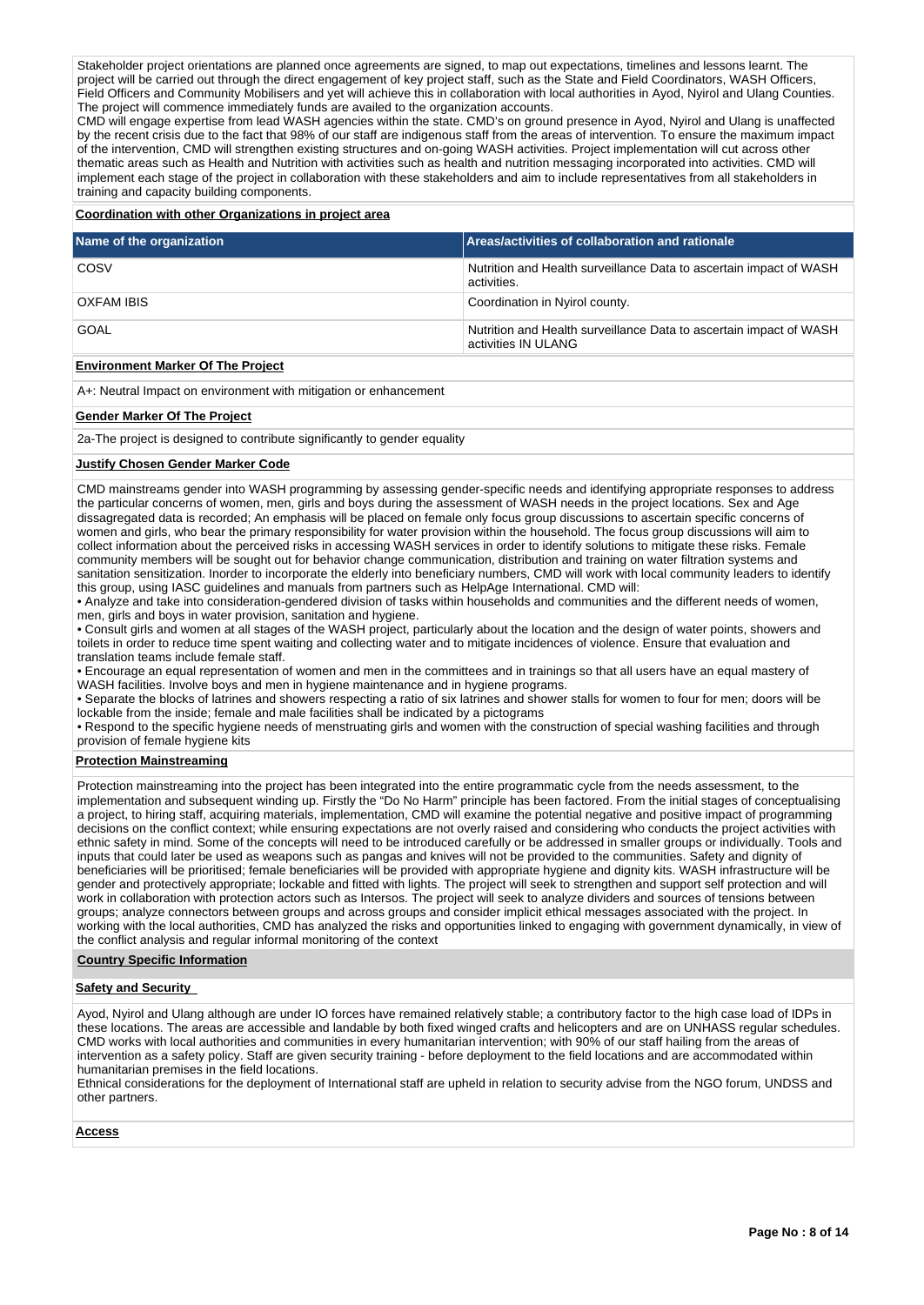CMD has fully fledged offices and staff premises in Ayod, Nyirol and Ulang. Utilisation of community structures and local capacity in the areas of intervention will allow continuity of activities even in the event of access restrictions from state and national capitals. Over 90% of our staff are local.

The areas of Ayod, Nyirol and Ulang have landable airstrips; Inter Agency responses will be adopted in event of worst case scenarios in consultation with UN Lead agencies

| <b>BUDGET</b> |                                                                                                                                                                                  |   |                  |                       |                                          |                           |                   |
|---------------|----------------------------------------------------------------------------------------------------------------------------------------------------------------------------------|---|------------------|-----------------------|------------------------------------------|---------------------------|-------------------|
| Code          | <b>Budget Line Description</b>                                                                                                                                                   |   | $D / S$ Quantity | <b>Unit</b><br>cost   | <b>Duration</b><br><b>Recurran</b><br>ce | $\%$<br>charged<br>to CHF | <b>Total Cost</b> |
|               | <b>Staff and Other Personnel Costs</b>                                                                                                                                           |   |                  |                       |                                          |                           |                   |
| 1.1           | <b>Executive Director</b>                                                                                                                                                        | S | 1                | 4,000<br>.00          | 6                                        | 25.00                     | 6,000.00          |
|               | G4, Managerial supervision of NGO affairs, 25% of time on WASH; In touch with donors on issues related to strategy; \$4,000/M;<br>Includes salary, staff welfare.                |   |                  |                       |                                          |                           |                   |
| 1.2           | Programs Coordinator                                                                                                                                                             | S | 1 <sup>1</sup>   | 3,000<br>.00          | 6                                        | 75.00                     | 13,500.00         |
|               | G4; In charge for programs, supervises heads of unit, project focal person; 75% time on WASH. Juba based frequent travels to<br>field locations. Includes salary, staff welfare. |   |                  |                       |                                          |                           |                   |
| 1.3           | WASH Manager                                                                                                                                                                     | D |                  | $1 \mid 1,800$<br>.00 | 6                                        | 100.00                    | 10,800.00         |
|               | G3; In charge of WASH activities; Field supervisory role; 100% time of WASH. Includes salary, staff welfare.                                                                     |   |                  |                       |                                          |                           |                   |
| 1.4           | Monitoring and Evaluation Officer                                                                                                                                                | S | $\mathbf{1}$     | 800.0<br>U            | 6                                        | 50.00                     | 2.400.00          |
|               | G3; Full time, Monitoring and Evaluating project progress; 50% time on WASH. Includes salary, staff welfare.                                                                     |   |                  |                       |                                          |                           |                   |
| 1.5           | Finance Manager                                                                                                                                                                  | S | 1 <sup>1</sup>   | 1.000<br>.00          | 6                                        | 50.00                     | 3,000.00          |
|               | G3; Finance in - charge of the project; Ensures adherence to standards; Juba based.; 50% time on WASH                                                                            |   |                  |                       |                                          |                           |                   |
| 1.6           | Human Resource Officer                                                                                                                                                           | S | 1                | 800.0<br>0            | 6                                        | 50.00                     | 2,400.00          |
|               | G3; Organisational administrative and HR related cores;50% time on WASH                                                                                                          |   |                  |                       |                                          |                           |                   |
| 1.7           | <b>Field Coordinator</b>                                                                                                                                                         | D | $\mathbf{1}$     | 1,400<br>.00.         | 6                                        | 50.00                     | 4,200.00          |
|               | G2; Field based; supervisory role; 50% time of WASH.Includes salary, staff welfare.Roving; coordinating field based activities.                                                  |   |                  |                       |                                          |                           |                   |
| 1.8           | <b>Field Officers</b>                                                                                                                                                            | D |                  | 2   900.0<br>0        | 6                                        | 100.00                    | 10,800.00         |
|               | G2; Field based; roving within field based locations; responsible for project implementation;100% time on WASH.                                                                  |   |                  |                       |                                          |                           |                   |
| 1.9           | <b>Assistant Logistics Officers</b>                                                                                                                                              | D |                  | $2 \mid 300.0$<br>U   | 6                                        | 100.00                    | 3,600.00          |
|               | G2; All field logistical aspects of the project.; under logistics manager supervision; 100% time on WASH.                                                                        |   |                  |                       |                                          |                           |                   |
| 1.10          | Finance Officer/Cashier                                                                                                                                                          | D | 1                | 600.0<br>0            | 6                                        | 50.00                     | 1,800.00          |
|               | G2; Financial aspects of the project.; under finance manager supervision; 50% time on WASH.                                                                                      |   |                  |                       |                                          |                           |                   |
| 1.11          | Driver                                                                                                                                                                           | S | $\mathbf{1}$     | 300.0<br>0            | 6                                        | 50.00                     | 900.00            |
|               | G1; Support transport of field team to implement activities.                                                                                                                     |   |                  |                       |                                          |                           |                   |
| 1.12          | Cleaners and cooks                                                                                                                                                               | D | 5 <sup>1</sup>   | 200.0<br>0            | 6                                        | 100.00                    | 6,000.00          |
|               | G1; Supporting the staff in the field base.                                                                                                                                      |   |                  |                       |                                          |                           |                   |
| 1.13          | Guards                                                                                                                                                                           | D | $\vert 4 \vert$  | 200.0<br>0            | 6                                        | 100.00                    | 4,800.00          |
|               | G1; Ensure security for field base.                                                                                                                                              |   |                  |                       |                                          |                           |                   |
| 1.14          | <b>WASH Community Mobilisers</b>                                                                                                                                                 | D | 4                | 200.0<br>0            | 6                                        | 100.00                    | 4,800.00          |
|               | G1; Community WASH monitoring activities, including hygiene promotion, NFI distributions, surveillance and referrals                                                             |   |                  |                       |                                          |                           |                   |
|               | <b>Section Total</b>                                                                                                                                                             |   |                  |                       |                                          |                           | 75,000.00         |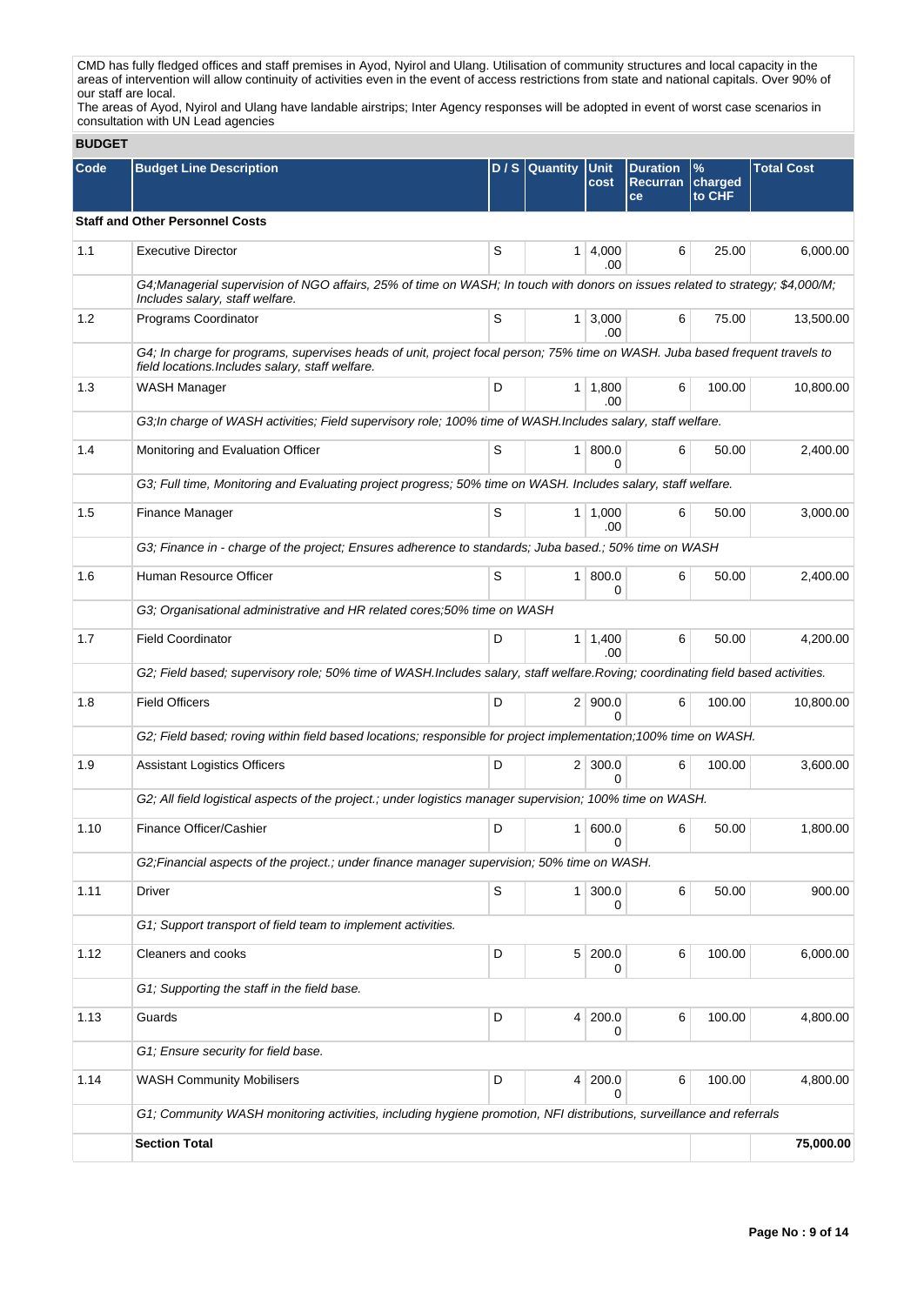|                  | <b>Supplies, Commodities, Materials</b>                                                                                                                                                                                                                                                                                                                                                                                                    |      |                 |               |              |        |           |
|------------------|--------------------------------------------------------------------------------------------------------------------------------------------------------------------------------------------------------------------------------------------------------------------------------------------------------------------------------------------------------------------------------------------------------------------------------------------|------|-----------------|---------------|--------------|--------|-----------|
| 2.1              | WASH NFIs (Including PuR tablets, Standard Hygiene and<br>Dignity Kits                                                                                                                                                                                                                                                                                                                                                                     |      | 0               | 0.00          | 0            | 0.00   | 0.00      |
|                  | To Be Obtained from WASH Core Pipeline - QTY to be determined by UNICEF/IOM Pipeline Managers.                                                                                                                                                                                                                                                                                                                                             |      |                 |               |              |        |           |
| 2.2              | <b>Latrine Slabs</b>                                                                                                                                                                                                                                                                                                                                                                                                                       |      | 0               | 0.00          | 0            | 0.00   | 0.00      |
|                  | To Be Obtained from WASH Core Pipeline - QTY to be determined by UNICEF/IOM Pipeline Managers.                                                                                                                                                                                                                                                                                                                                             |      |                 |               |              |        |           |
| 2.3              | Latrine Digging Kits                                                                                                                                                                                                                                                                                                                                                                                                                       | 0.00 | 0.00            |               |              |        |           |
|                  | To Be Obtained from WASH Core Pipeline - QTY to be determined by UNICEF/IOM Pipeline Managers.                                                                                                                                                                                                                                                                                                                                             |      |                 |               |              |        |           |
| 2.4              | <b>Filter Clothes</b>                                                                                                                                                                                                                                                                                                                                                                                                                      |      | 0               | 0.00          | 0            | 0.00   | 0.00      |
|                  | To Be Obtained from WASH Core Pipeline - QTY to be determined by UNICEF/IOM Pipeline Managers.                                                                                                                                                                                                                                                                                                                                             |      |                 |               |              |        |           |
| 2.5              | <b>Tarpaulins/Plastic Sheets</b>                                                                                                                                                                                                                                                                                                                                                                                                           |      | 0               | 0.00          | 0            | 0.00   | 0.00      |
|                  | To Be Obtained from WASH Core Pipeline - QTY to be determined by UNICEF/IOM Pipeline Managers.                                                                                                                                                                                                                                                                                                                                             |      |                 |               |              |        |           |
| 2.6              | India Mark II Hand Pump fast moving spare kits                                                                                                                                                                                                                                                                                                                                                                                             |      | 0               | 0.00          | 0            | 0.00   | 0.00      |
|                  | To Be Obtained from WASH Core Pipeline - QTY to be determined by UNICEF/IOM Pipeline Managers.                                                                                                                                                                                                                                                                                                                                             |      |                 |               |              |        |           |
| 2.7              | Nails, construction tools and plastic sheets                                                                                                                                                                                                                                                                                                                                                                                               | D    |                 | 200 14.00     | 1            | 100.00 | 2,800.00  |
|                  | To be procured and utilised for facility upgrades                                                                                                                                                                                                                                                                                                                                                                                          |      |                 |               |              |        |           |
|                  | <b>Section Total</b>                                                                                                                                                                                                                                                                                                                                                                                                                       |      |                 |               |              |        | 2,800.00  |
| <b>Equipment</b> |                                                                                                                                                                                                                                                                                                                                                                                                                                            |      |                 |               |              |        |           |
| 3.1              | Standard Office Equipment - Mobile Kit                                                                                                                                                                                                                                                                                                                                                                                                     | D    | 1 <sup>1</sup>  | 10,40<br>0.00 | 1            | 100.00 | 10,400.00 |
|                  | Incl. Solar System; VSAT, Tables; Chairs; 2 Laptops, 2 Printers, 2 Cameras - this is gap covering as some of our items were<br>looted or ransacked                                                                                                                                                                                                                                                                                         |      |                 |               |              |        |           |
|                  | <b>Section Total</b>                                                                                                                                                                                                                                                                                                                                                                                                                       |      |                 |               |              |        | 10,400.00 |
|                  | <b>Contractual Services</b>                                                                                                                                                                                                                                                                                                                                                                                                                |      |                 |               |              |        |           |
| 4.1              | Non functional water point rehabs/repairs.                                                                                                                                                                                                                                                                                                                                                                                                 | D    | 80              | 700.0<br>0    | 1            | 100.00 | 56,000.00 |
|                  | Borehole Rehabs in Ayod, Nyirol and Ulang Counties                                                                                                                                                                                                                                                                                                                                                                                         |      |                 |               |              |        |           |
| 4.2              | Solid Waste Installations/Rehabs.                                                                                                                                                                                                                                                                                                                                                                                                          | D    |                 | 60 250.0<br>0 |              | 100.00 | 15,000.00 |
|                  | Installation of solid waste facilities on a case by case basis; digging of disposal pits in some sites.                                                                                                                                                                                                                                                                                                                                    |      |                 |               |              |        |           |
| 4.3              | Latrine Setups/Rehabs through community participation.                                                                                                                                                                                                                                                                                                                                                                                     | D    | 60 <sup>1</sup> | 300.0<br>0    | $\mathbf{1}$ | 100.00 | 18,000.00 |
|                  | Latrine setups/rehabs using locally available materials                                                                                                                                                                                                                                                                                                                                                                                    |      |                 |               |              |        |           |
| 4.4              | Transportation Costs from main hubs to field locations                                                                                                                                                                                                                                                                                                                                                                                     | D    | 5 <sup>1</sup>  | 5,500<br>.00  | 1            | 100.00 | 27,500.00 |
|                  | Out of base charters                                                                                                                                                                                                                                                                                                                                                                                                                       |      |                 |               |              |        |           |
| 4.5              | Training of WASH service providers in Ayod, Nyirol and Ulang                                                                                                                                                                                                                                                                                                                                                                               | D    |                 | 150 50.00     | 1            | 100.00 | 7,500.00  |
|                  | Training and rapid orientation of service providers in Ayod, Ulang, and Nyirol, Training costs include: stationary, refreshments,<br>incentives (gum boots or t-shirts (\$15/per person), gloves (\$5/per person), broom (\$8-1 per group), training materials and<br>activities. Ulang. Include WMCs, HPs, Pump Mechanics and Community volunteers. Include transportation, refreshments,<br>allowances, IEC materials and certification. |      |                 |               |              |        |           |
| 4.6              | Continued Monthly Hygiene Promotion and awareness<br>campaigns                                                                                                                                                                                                                                                                                                                                                                             | D    |                 | 6 100.0<br>0  | 6            | 100.00 | 3,600.00  |
|                  | Community led campaigns on a monthly basis - in each of the 3 Counties.                                                                                                                                                                                                                                                                                                                                                                    |      |                 |               |              |        |           |
| 4.7              | Purchasing and installation of hand washing facilities at<br>various points                                                                                                                                                                                                                                                                                                                                                                | D    | $60-$           | 250.0<br>0    | 1            | 100.00 | 15,000.00 |
|                  | Includes procurement and installation costs.                                                                                                                                                                                                                                                                                                                                                                                               |      |                 |               |              |        |           |
|                  |                                                                                                                                                                                                                                                                                                                                                                                                                                            |      |                 |               |              |        |           |
| 4.8              | Monitoring, Evaluation and Assessments                                                                                                                                                                                                                                                                                                                                                                                                     | D    | 3 <sup>1</sup>  | 1,000<br>.00  | 1            | 100.00 | 3,000.00  |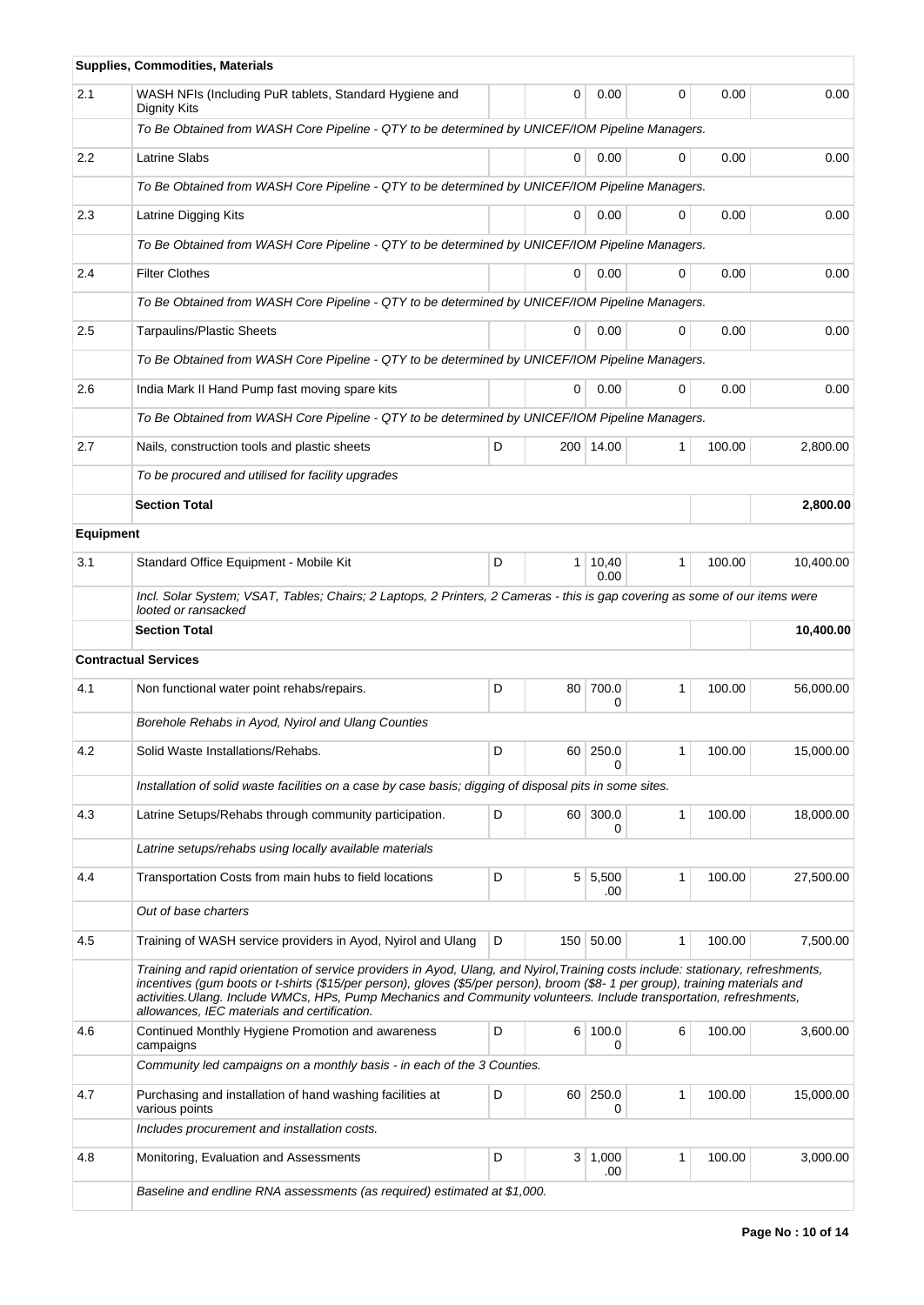| 4.9                     | Monthly support to County WASH department                                                                                                           | D |                | 3 200.0<br>O          | 6 | 100.00 | 3,600.00   |
|-------------------------|-----------------------------------------------------------------------------------------------------------------------------------------------------|---|----------------|-----------------------|---|--------|------------|
|                         | includes WASH campaigns, monitoring, maintaining law/order and management at WASH facilities; mobilisation of WMCs and<br>hygiene promotors         |   |                |                       |   |        |            |
|                         | <b>Section Total</b>                                                                                                                                |   |                |                       |   |        | 149,200.00 |
| <b>Travel</b>           |                                                                                                                                                     |   |                |                       |   |        |            |
| 5.1                     | In - Country flights (CES and GUN) - UNHAS)                                                                                                         | D |                | 2   600.0<br>0        | 6 | 100.00 | 7,200.00   |
|                         | UNHASS Pax Flights and cargo booking                                                                                                                |   |                |                       |   |        |            |
| 5.2                     | Local Coordination, transportation costs within payams and<br>bomas targeted.                                                                       | D |                | 3 200.0<br>0          | 6 | 100.00 | 3,600.00   |
|                         | Fuel, vehicle hire and maintenance costs - Includes use of locally available means such as manual labour.                                           |   |                |                       |   |        |            |
| 5.3                     | Staff Per Diems, allowances and daily coordination within Juba S<br>and Field                                                                       |   |                | $1 \mid 1,000$<br>.00 | 6 | 100.00 | 6,000.00   |
|                         | Staff per diems, daily allowances and coordination for Juba and field based staff directly involved in project implementation.                      |   |                |                       |   |        |            |
| 5.4                     | Distribution costs for WASH and Dignity Kits                                                                                                        | D |                | 3 250.0<br>0          | 4 | 100.00 | 3,000.00   |
|                         | Includes Transportation, Distribution and PDM exercises                                                                                             |   |                |                       |   |        |            |
|                         | <b>Section Total</b>                                                                                                                                |   |                |                       |   |        | 19,800.00  |
|                         | <b>General Operating and Other Direct Costs</b>                                                                                                     |   |                |                       |   |        |            |
| 7.1                     | <b>Office Rent</b>                                                                                                                                  | S |                | $1 \, 2,000$<br>.00   | 6 | 25.00  | 3,000.00   |
|                         | Office Rent for Juba and Field Offices                                                                                                              |   |                |                       |   |        |            |
| 7.2                     | Monthly field communication subscriptions (Satelite phones<br>and internet)                                                                         | D |                | 3 300.0<br>$\Omega$   | 6 | 100.00 | 5,400.00   |
|                         | Monthly subscription - 3 Field offices supported; includes internet, GSM, satelite phones monthly recharges                                         |   |                |                       |   |        |            |
| 7.3                     | Office Maintenance and running costs                                                                                                                | S |                | 1 800.0<br>O          | 6 | 50.00  | 2,400.00   |
|                         | Juba and Field Office Maintenance and running costs - 50% cost on WASH project. Includes, fueling costs for generators and<br>office running costs. |   |                |                       |   |        |            |
| 7.4                     | T-shirts, Visibility and Signage                                                                                                                    | D |                | 25 255.0<br>0         | 1 | 100.00 | 6,375.00   |
|                         | T-shirts, banners, stickers, posters, Visibility and Signage - Ayod, Nyirol, Ulang                                                                  |   |                |                       |   |        |            |
| 7.5                     | <b>Bank Charges</b>                                                                                                                                 | D | 1 <sup>1</sup> | 5,999<br>.00          | 1 | 100.00 | 5,999.00   |
|                         | 2.5% of total project budget.                                                                                                                       |   |                |                       |   |        |            |
|                         | <b>Section Total</b>                                                                                                                                |   |                |                       |   |        | 23,174.00  |
| <b>SubTotal</b>         |                                                                                                                                                     |   | 694.00         |                       |   |        | 280,374.00 |
| <b>Direct</b>           |                                                                                                                                                     |   |                |                       |   |        | 240,774.00 |
| Support                 |                                                                                                                                                     |   |                |                       |   |        | 39,600.00  |
| <b>PSC Cost</b>         |                                                                                                                                                     |   |                |                       |   |        |            |
| <b>PSC Cost Percent</b> |                                                                                                                                                     |   |                |                       |   |        | 7.00       |
| <b>PSC Amount</b>       |                                                                                                                                                     |   |                |                       |   |        | 19,626.18  |
| <b>Total Cost</b>       |                                                                                                                                                     |   |                |                       |   |        | 300,000.18 |
|                         | <b>Grand Total CHF Cost</b>                                                                                                                         |   |                |                       |   |        | 300,000.18 |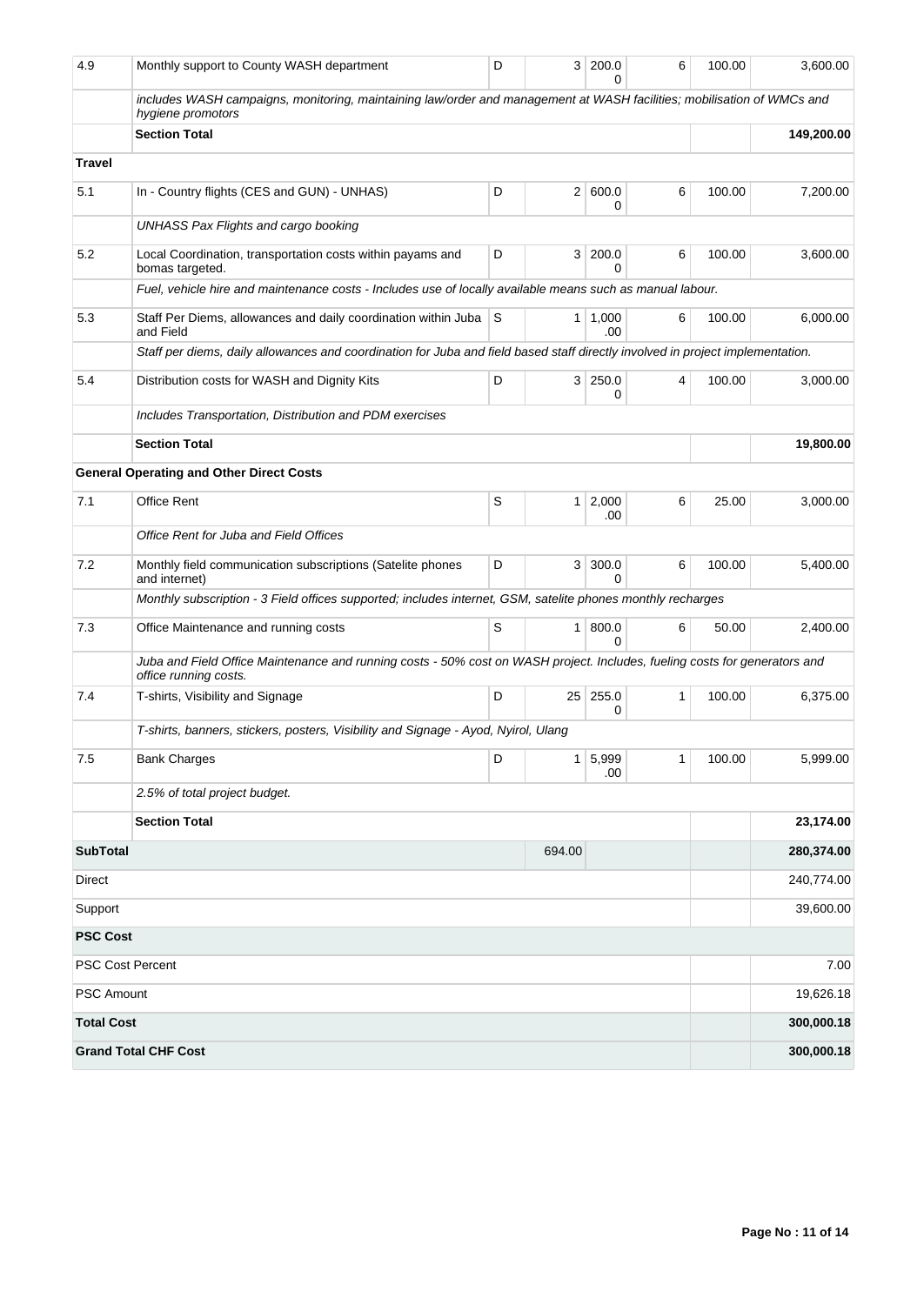# **Project Locations**

| <b>Location</b>   | <b>Estimated</b><br>percentage<br>of budget<br>for each<br><b>location</b> | <b>Estimated number of beneficiaries</b><br>for each location |              |             |                   |       | <b>Activity Name</b>                                                                                                                                                                                                                                                                                                                                                                                                                                                                                                                                                                                                                                                                                                                                                                                                                                                                                                                                                                                                                                                                                                                                                                                                                                                                                                                                                                             |
|-------------------|----------------------------------------------------------------------------|---------------------------------------------------------------|--------------|-------------|-------------------|-------|--------------------------------------------------------------------------------------------------------------------------------------------------------------------------------------------------------------------------------------------------------------------------------------------------------------------------------------------------------------------------------------------------------------------------------------------------------------------------------------------------------------------------------------------------------------------------------------------------------------------------------------------------------------------------------------------------------------------------------------------------------------------------------------------------------------------------------------------------------------------------------------------------------------------------------------------------------------------------------------------------------------------------------------------------------------------------------------------------------------------------------------------------------------------------------------------------------------------------------------------------------------------------------------------------------------------------------------------------------------------------------------------------|
|                   |                                                                            | Men                                                           | <b>Women</b> | <b>Boys</b> | Girls             | Total |                                                                                                                                                                                                                                                                                                                                                                                                                                                                                                                                                                                                                                                                                                                                                                                                                                                                                                                                                                                                                                                                                                                                                                                                                                                                                                                                                                                                  |
| Jonglei -> Ayod   |                                                                            | 45 1,688                                                      |              |             | 2,364 1,010 1,688 |       | 6,750 Activity 1.1.1 : Broken down hand<br>pumps/boreholes rehabilitated in the target<br>locations. (20 Hand pumps in Ayod, 16 in Nyirol<br>and 8 in Ulang County)<br>Activity 1.1.2 : Hand dug wells rehabilitated in<br>areas with no boreholes and deemed feasible.(12<br>in Ayod; 14 in Nyirol and 10 in Ulang)<br>Activity 1.2.1 : WASH NFIs distributed to<br>vulnerable communities in target locations. (750)<br>Standard Pipeline WASH NFI Kits)<br>Activity 2.1.1 : Setup/rehabilitation of emergency<br>safe, gender appropriate latrines in areas in<br>Ayod, Nyirol and Ulang (Set up - 15 in Ayod; 10<br>in Ayod; 5 in Ulang; Rehabs (12 in Ayod; 10 in<br>Nyirol; 3 in Ulang)<br>Activity 2.1.2 : Establishment of hand washing<br>facilities at various sanitation points. (20 in Ayod;<br>15 in Nyirol and 25 in Ulang County)<br>Activity 2.1.3 : Solid waste disposal points<br>setup/established/repaired in the areas targeted.<br>Set up - 20 in Nyirol and 20 in Ulang; Rehabs -<br>10 in Ayod; 10 in Nyirol<br>Activity 3.1.1 : Training of both male and female<br>community groups in emergency designed<br>hygiene promotion activities. (150 hygiene<br>promoters; 70 in Ayod, 40 in Nyirol and 30 in<br>Ulang)<br>Activity 3.1.2 : Hygiene promotion activities at<br>both community and institutional level organised.<br>(2 in Ayod, 2 in Nyirol and 2 in Ulang) |
| Jonglei -> Nyirol |                                                                            | 35 1,312                                                      | 1,838        |             | 788 1,312         |       | 5,250 Activity 1.1.1 : Broken down hand<br>pumps/boreholes rehabilitated in the target<br>locations. (20 Hand pumps in Ayod, 16 in Nyirol<br>and 8 in Ulang County)<br>Activity 1.1.2 : Hand dug wells rehabilitated in<br>areas with no boreholes and deemed feasible.(12<br>in Ayod; 14 in Nyirol and 10 in Ulang)<br>Activity 1.2.1: WASH NFIs distributed to<br>vulnerable communities in target locations. (750<br>Standard Pipeline WASH NFI Kits)<br>Activity 2.1.1 : Setup/rehabilitation of emergency<br>safe, gender appropriate latrines in areas in<br>Ayod, Nyirol and Ulang (Set up - 15 in Ayod; 10<br>in Ayod; 5 in Ulang; Rehabs (12 in Ayod; 10 in<br>Nyirol; 3 in Ulang)<br>Activity 2.1.2 : Establishment of hand washing<br>facilities at various sanitation points. (20 in Ayod;<br>15 in Nyirol and 25 in Ulang County)<br>Activity 2.1.3 : Solid waste disposal points<br>setup/established/repaired in the areas targeted.<br>Set up - 20 in Nyirol and 20 in Ulang; Rehabs -<br>10 in Ayod; 10 in Nyirol<br>Activity 3.1.1 : Training of both male and female<br>community groups in emergency designed<br>hygiene promotion activities.(150 hygiene<br>promoters; 70 in Ayod, 40 in Nyirol and 30 in<br>Ulang)<br>Activity 3.1.2 : Hygiene promotion activities at<br>both community and institutional level organised.<br>(2 in Ayod, 2 in Nyirol and 2 in Ulang)    |